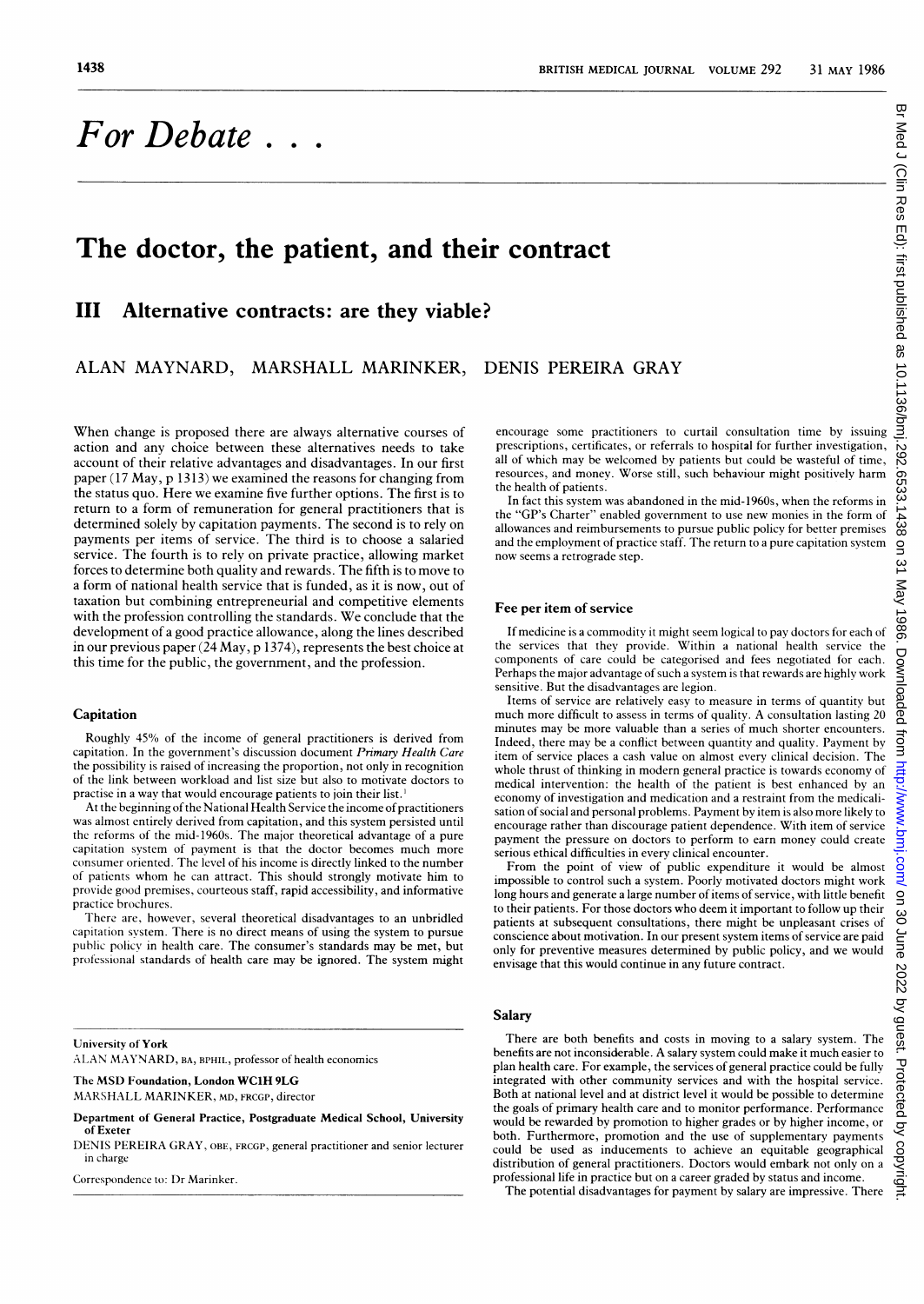would be no incentive to compete for patients. No form of contract would be less sensitive to the consumer than a contract based on salary. Although it could be said that the salaried doctor would have his performance measured in relation to professionally negotiated health care goals, in effect the general practitioner in such a bureaucratic structure would be answerable to his professional superiors. It is possible that his performance would therefore be geared to pleasing them rather than to fulfilling the health care needs of patients. There would also be no incentive to provide an economical service. The profession might demand more and more resources to fulfil norms generated by the profession. Although such <sup>a</sup> system might appear to be "cost contained," in effect it would be open ended and very expensive. If doctors were to progress through <sup>a</sup> scale of promotions it would be almost impossible for them to remain in the same locality. This could change the traditional pattern of continuity of care. There is a danger that, like nurses and social workers, general practitioners may find themselves promoted away from patient care. Lastly, there would be the problem of motivation for those practitioners who reached the top of the promotion ladder. One of the possible consequences of <sup>a</sup> fully salaried service in general practice would be the appearance of a flourishing private practice, and there is evidence of this from Eastern European countries.

On balance, the attributes of <sup>a</sup> salaried system of remuneration, like those of a system of capitation or fee per item of service, are unlikely to remedy the defects of the existing system of payment without imposing new and profound disadvantages.

#### The competitive market

A variety of market alternatives have been suggested as solutions to the inefficiencies inherent in general practice in the NHS. We begin with an extreme libertarian view, which would abolish the state system of health care and the "protection" of the medical profession that goes with it.

A market is <sup>a</sup> network of buyers and sellers, and those who advocate the extension of the competitive market into general practice in particular and the NHS in general see it as <sup>a</sup> radical means by which the power of providers to determine the cost, quality, and quantity of care will be redirected to meet patient demands more closely. The advocates of the competitive market inherently support the view of Adam Smith who 210 years ago argued: "The pretence that corporations are necessary for the better government of the trade is without anv foundation. The real and effectual discipline which is exercised over <sup>a</sup> workman, is not that of his corporation, but that of his customers. It is the fear of losing their employment which restrains his frauds and corrects his negligence.

To ensure that workmen (or for that matter members of <sup>a</sup> profession) become concerned with their customers' interests the advocates of the competitive market propose the abolition of professional licensure. Taken to its logical conclusion this would mean the end of professional control over entry into the medical profession, and so its influence over the quantity, quality, and price of practitioners.

Friedman argued that the market "permits the customers and not the producers to decide what will service the customers best."' More recently, Green argued that there should be no state medical service in which jobs are reserved for practitioners licenced by the state and that the General Medical Council should be subject to the laws on restrictive practices.4 This was roughly the state of affairs in British medicine before the 1858 Medical Act. We simply rehearse these aspects of pure market economics in relation to medicine as a background for looking at the competitive market place.

In this competitive market place patient access to care would be determined by the individual's willingness and ability to pay; profit motivates the suppliers; and the price mechanism clears the market—that is, if general practice is profitable more doctors will enter it, and if profits are low entry will be low. Patients will judge this system by its capacity to supply the care they demand, when, where, and how they want it. Producers will judge the markets' success by its capacity to remunerate them.

This market oriented view of the world bears little relation to the real world in which doctors act as the patient's agent in demanding care and insurance mechanisms remove the incentives for providers or consumers to economise. Furthermore, the advocates of privatising the NHS appear to pay little attention to equity issues which were and are the major rationale of the Health Service.

As in all other markets, capitalists become the enemies of capitalism. By this we mean that general practitioners would be likely to use their market power to stabilise and maximise their income and employment. Such behaviour, although it might benefit the members of the profession, would be unlikely to lead to greater efficiency or patient satisfaction. Thus if adopted the radical market alternative would either fail because of the inherent weaknesses of the private health care sector which now barely exists or fail because it would need major regulation by the state to sustain the competition.

### Health maintenance organisations

Rather than abolish the NHS and use market mechanisms to determine the pay and conditions of the medical profession, Enthoven believes that it is possible to retain the objectives of the NHS and develop competitive mechanisms within a state financed system of health care.' In this situation the goal of policy is to provide health care so that benefits are maximised and access is determined, not by willingness and ability to pay, as in the market place, but by the individual's ability to benefit from care.

One way in which competition might be injected in <sup>a</sup> vigorous way into the NHS would be to give general practitioners professional (and therefore financial) control over both the primary and secondary health care system.<sup>6</sup> Individuals or families would choose their general practitioner and, in exchange for a contractual obligation to provide primary and secondary health care for one year, the general practitioner would receive a capitation or enrolment payment.

This would turn general practice into a health maintenance organisation (HMO), of which there is much experience in the United States. The practice income would be determined by the ability of its manager to attract patients. In exchange for the patient's contribution the practice, as HMO, would provide primary and hospital care, bought in from both public and private providers, whichever was the most effective and efficient. Because the income is determined by the ability to attract the patient's contribution, and the expenditure by the activities or care provided, the practice exerts considerable influence over income and expenditure. Any profit is owned by the practice, which, as a consequence, has an incentive to economise. Excessive economy that may affect the quality of care will cause patients to go elsewhere. This self regulating mechanism is reinforced if, as in the USA, members of HMOs renew contracts annually.

In the USA comparative studies suggest that HMOs can provide health care of a comparable quality with other providers but with substantial financial savings.<sup>7</sup> Because our NHS has fewer resources than the providers of medical care in the USA it is unlikely that HMOs here will produce the same magnitude of dramatic savings. But, as in the USA, there would be considerable motivation to substitute nurse practitioners and medical assistants for "expensive" doctors. In HMO ambulatory care in the USA there was a reduction in the employment of doctors of between 25% and 50% compared with federal forecasts of medical employment.

The benefits of such <sup>a</sup> system are that it is likely to be equitable, economical, sensitive to consumer needs, and meet professionally negotiated goals for health care. There are several inherent problems in switching to such a system. The skill necessary to manage such an organisation---example, negotiating short term contracts for secondary care in public and private sectors-might result in the controls of the practice being placed in the hands of professional administrators. Few general practitioners are likely to have either the time or the inclination to take over such major managerial tasks. This might result in managerial leadership in general practice moving from doctors to administrators, with the possibility that the service might now become driven by pure financial and public relations values rather than by the human values inherent in the traditions of medical practice.

There would also be the danger in some areas that HMOs might create local monopolies, thereby reducing consumer choice and, in consequence, increasing the possibility of inefficiency. HMOs might seek to merge, thereby creating larger monopolies with greater economic power for the providers. Hospital consultants might also have problems in reverting to their pre- 1948 status, as clients of general practice.

Provided the dangers of local monopolies could be guarded against, such a system would produce strong incentives for economy not only in the primary care sector but also in the secondary care sector, where NHS hospitals and private hospitals would compete to acquire contracts with general practice HMOs. Inevitably, such competition and striving for economy would introduce uncertainty into the lives of doctors-their income and employment could be threatened by competitors. The present system of remuneration is highly protective of doctors, and this can lead to complacency and poor motivation to improve. Too much uncertainty, however, generated by fierce competition and the need to produce <sup>a</sup> highly economical service, might have unforeseen damaging consquences. We could irreparably compromise long term continuity of care and doctor-patient relationships, which remain key concepts in contemporary general practice in the UK.

A more limited experiment, confined to providing primary health care services, but based on entrepreneurial competition within the NHS, was suggested by Marinker.' He envisaged that groups of professionals would combine to bid competitively for contracts with family practitioner committees to provide an extended range of primary health care services. Payment would be by capitation, the contract would be for a fixed term, and both the level of the capitation and the renewal of the contract would be dependent on satisfactory performance. Furthermore, doctors, nurses, administrators, and others might all become profit sharing partners in the enterprise, so giving each member of the team material as well as professional motives to achieve agreed health care goals. Five suggestions in the government's